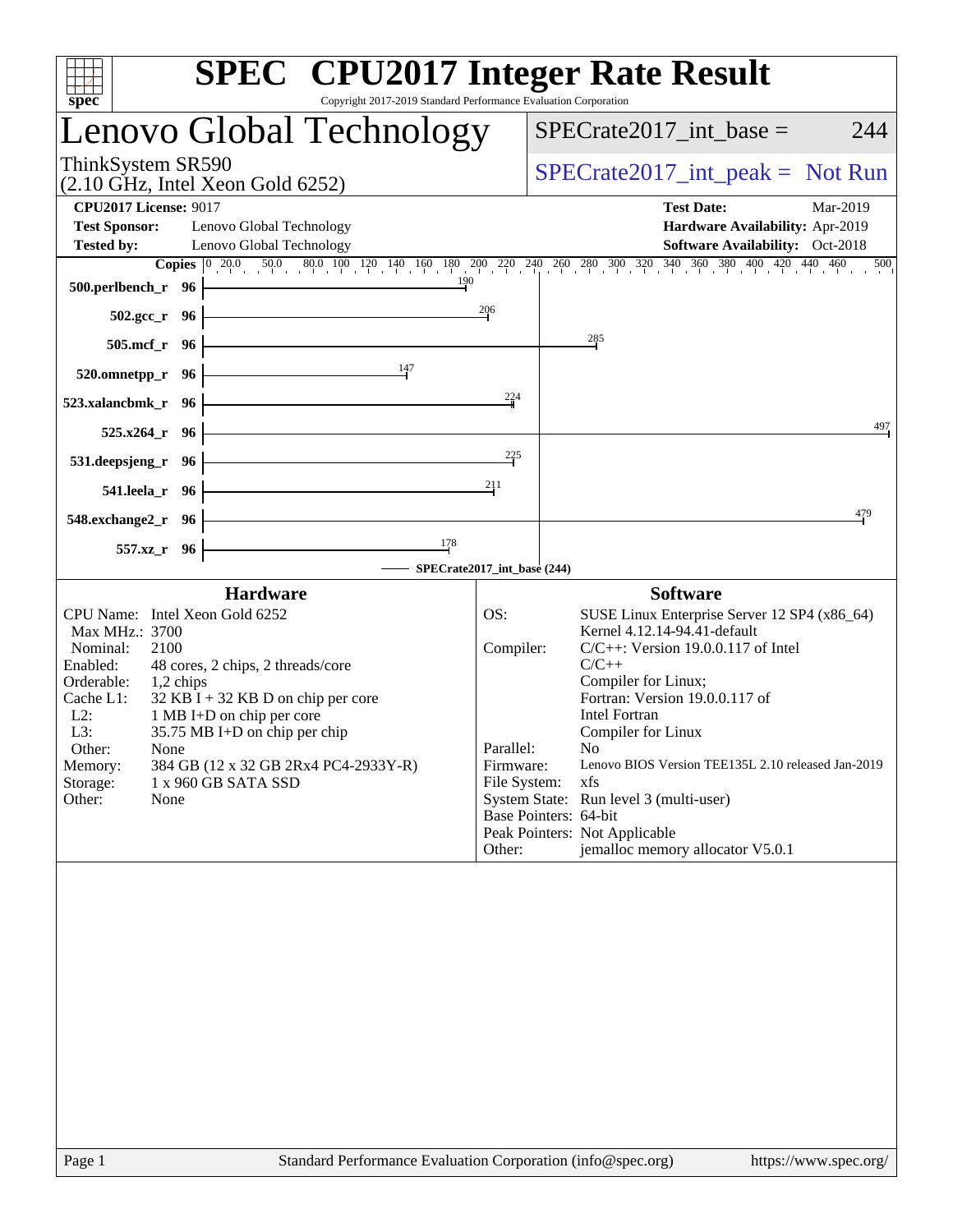

# Lenovo Global Technology

(2.10 GHz, Intel Xeon Gold 6252)

ThinkSystem SR590<br>  $SPECTA = Not Run$ <br>  $SPECTA = Not Run$ 

 $SPECTate2017\_int\_base = 244$ 

**[Test Sponsor:](http://www.spec.org/auto/cpu2017/Docs/result-fields.html#TestSponsor)** Lenovo Global Technology **[Hardware Availability:](http://www.spec.org/auto/cpu2017/Docs/result-fields.html#HardwareAvailability)** Apr-2019

**[CPU2017 License:](http://www.spec.org/auto/cpu2017/Docs/result-fields.html#CPU2017License)** 9017 **[Test Date:](http://www.spec.org/auto/cpu2017/Docs/result-fields.html#TestDate)** Mar-2019 **[Tested by:](http://www.spec.org/auto/cpu2017/Docs/result-fields.html#Testedby)** Lenovo Global Technology **[Software Availability:](http://www.spec.org/auto/cpu2017/Docs/result-fields.html#SoftwareAvailability)** Oct-2018

### **[Results Table](http://www.spec.org/auto/cpu2017/Docs/result-fields.html#ResultsTable)**

|                                               | <b>Base</b>   |                |       |                | <b>Peak</b> |                |            |               |                |              |                |              |                |              |
|-----------------------------------------------|---------------|----------------|-------|----------------|-------------|----------------|------------|---------------|----------------|--------------|----------------|--------------|----------------|--------------|
| <b>Benchmark</b>                              | <b>Copies</b> | <b>Seconds</b> | Ratio | <b>Seconds</b> | Ratio       | <b>Seconds</b> | Ratio      | <b>Copies</b> | <b>Seconds</b> | <b>Ratio</b> | <b>Seconds</b> | <b>Ratio</b> | <b>Seconds</b> | <b>Ratio</b> |
| 500.perlbench_r                               | 96            | 801            | 191   | 804            | 190         | 802            | <u>190</u> |               |                |              |                |              |                |              |
| $502.\text{gcc}$ _r                           | 96            | 660            | 206   | 660            | 206         | 657            | 207        |               |                |              |                |              |                |              |
| $505$ .mcf r                                  | 96            | 544            | 285   | 545            | 285         | 545            | 285        |               |                |              |                |              |                |              |
| 520.omnetpp_r                                 | 96            | 856            | 147   | 854            | 147         | 855            | 147        |               |                |              |                |              |                |              |
| 523.xalancbmk r                               | 96            | 453            | 224   | 451            | 225         | 452            | 224        |               |                |              |                |              |                |              |
| 525.x264 r                                    | 96            | 339            | 497   | 338            | 497         | 338            | 498        |               |                |              |                |              |                |              |
| 531.deepsjeng_r                               | 96            | 490            | 225   | 488            | 225         | 489            | 225        |               |                |              |                |              |                |              |
| 541.leela r                                   | 96            | 755            | 211   | 755            | 210         | 755            | 211        |               |                |              |                |              |                |              |
| 548.exchange2_r                               | 96            | 525            | 479   | 525            | 479         | 526            | 478        |               |                |              |                |              |                |              |
| 557.xz r                                      | 96            | 582            | 178   | 582            | 178         | 581            | 178        |               |                |              |                |              |                |              |
| $SPECrate2017$ int base =<br>244              |               |                |       |                |             |                |            |               |                |              |                |              |                |              |
| <b>Not Run</b><br>$SPECrate2017\_int\_peak =$ |               |                |       |                |             |                |            |               |                |              |                |              |                |              |

Results appear in the [order in which they were run](http://www.spec.org/auto/cpu2017/Docs/result-fields.html#RunOrder). Bold underlined text [indicates a median measurement](http://www.spec.org/auto/cpu2017/Docs/result-fields.html#Median).

#### **[Submit Notes](http://www.spec.org/auto/cpu2017/Docs/result-fields.html#SubmitNotes)**

 The numactl mechanism was used to bind copies to processors. The config file option 'submit' was used to generate numactl commands to bind each copy to a specific processor. For details, please see the config file.

### **[Operating System Notes](http://www.spec.org/auto/cpu2017/Docs/result-fields.html#OperatingSystemNotes)**

Stack size set to unlimited using "ulimit -s unlimited"

#### **[General Notes](http://www.spec.org/auto/cpu2017/Docs/result-fields.html#GeneralNotes)**

Environment variables set by runcpu before the start of the run: LD\_LIBRARY\_PATH = "/home/cpu2017-1.0.5-ic19/lib/ia32:/home/cpu2017-1.0.5-ic19/lib/intel64" LD\_LIBRARY\_PATH = "\$LD\_LIBRARY\_PATH:/home/cpu2017-1.0.5-ic19/je5.0.1-32:/home/cpu2017-1.0.5-ic19/je5.0.1-64" Binaries compiled on a system with 1x Intel Core i9-799X CPU + 32GB RAM memory using Redhat Enterprise Linux 7.5 Transparent Huge Pages enabled by default Prior to runcpu invocation Filesystem page cache synced and cleared with: sync; echo 3> /proc/sys/vm/drop\_caches runcpu command invoked through numactl i.e.: numactl --interleave=all runcpu <etc> Yes: The test sponsor attests, as of date of publication, that CVE-2017-5754 (Meltdown) is mitigated in the system as tested and documented. Yes: The test sponsor attests, as of date of publication, that CVE-2017-5753 (Spectre variant 1) is mitigated in the system as tested and documented.

**(Continued on next page)**

| Page 2 | Standard Performance Evaluation Corporation (info@spec.org) | https://www.spec.org/ |
|--------|-------------------------------------------------------------|-----------------------|
|        |                                                             |                       |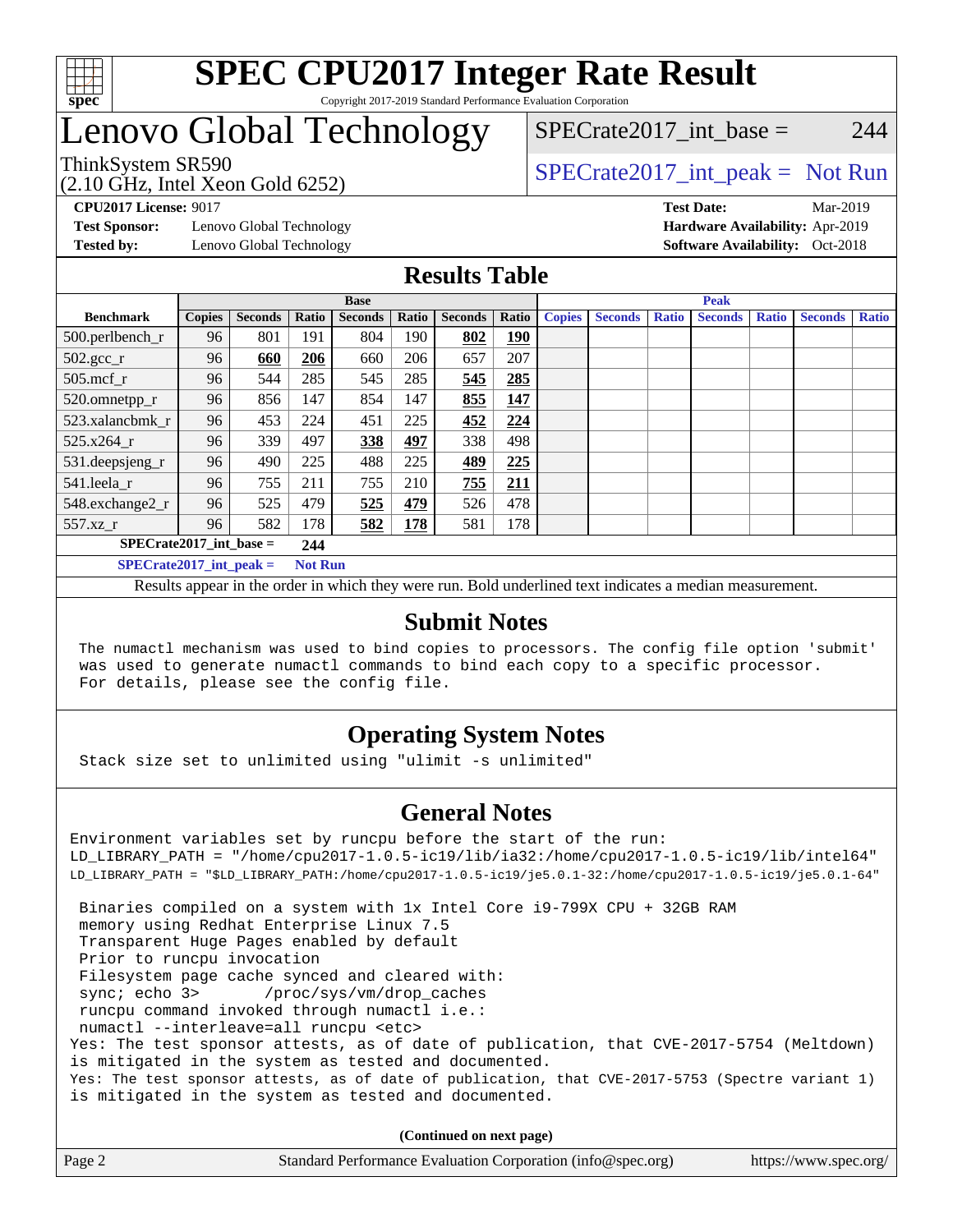

Lenovo Global Technology

ThinkSystem SR590<br>  $SPECTA = Not Run$ <br>  $SPECTA = Not Run$ 

 $SPECTate2017\_int\_base = 244$ 

(2.10 GHz, Intel Xeon Gold 6252)

**[Test Sponsor:](http://www.spec.org/auto/cpu2017/Docs/result-fields.html#TestSponsor)** Lenovo Global Technology **[Hardware Availability:](http://www.spec.org/auto/cpu2017/Docs/result-fields.html#HardwareAvailability)** Apr-2019 **[Tested by:](http://www.spec.org/auto/cpu2017/Docs/result-fields.html#Testedby)** Lenovo Global Technology **[Software Availability:](http://www.spec.org/auto/cpu2017/Docs/result-fields.html#SoftwareAvailability)** Oct-2018

**[CPU2017 License:](http://www.spec.org/auto/cpu2017/Docs/result-fields.html#CPU2017License)** 9017 **[Test Date:](http://www.spec.org/auto/cpu2017/Docs/result-fields.html#TestDate)** Mar-2019

#### **[General Notes \(Continued\)](http://www.spec.org/auto/cpu2017/Docs/result-fields.html#GeneralNotes)**

Yes: The test sponsor attests, as of date of publication, that CVE-2017-5715 (Spectre variant 2) is mitigated in the system as tested and documented. Yes: The test sponsor attests, as of date of publication, that CVE-2018-3640 (Spectre variant 3a) is mitigated in the system as tested and documented. Yes: The test sponsor attests, as of date of publication, that CVE-2018-3639 (Spectre variant 4) is mitigated in the system as tested and documented. jemalloc, a general purpose malloc implementation built with the RedHat Enterprise 7.5, and the system compiler gcc 4.8.5 sources available from jemalloc.net or<https://github.com/jemalloc/jemalloc/releases>

#### **[Platform Notes](http://www.spec.org/auto/cpu2017/Docs/result-fields.html#PlatformNotes)**

Page 3 Standard Performance Evaluation Corporation [\(info@spec.org\)](mailto:info@spec.org) <https://www.spec.org/> BIOS configuration: Choose Operating Mode set to Maximum Performance Choose Operating Mode set to Custom Mode MONITOR/MWAIT set to Enable SNC set to Enable Sysinfo program /home/cpu2017-1.0.5-ic19/bin/sysinfo Rev: r5974 of 2018-05-19 9bcde8f2999c33d61f64985e45859ea9 running on linux-szda Sun Mar 17 22:36:03 2019 SUT (System Under Test) info as seen by some common utilities. For more information on this section, see <https://www.spec.org/cpu2017/Docs/config.html#sysinfo> From /proc/cpuinfo model name : Intel(R) Xeon(R) Gold 6252 CPU @ 2.10GHz 2 "physical id"s (chips) 96 "processors" cores, siblings (Caution: counting these is hw and system dependent. The following excerpts from /proc/cpuinfo might not be reliable. Use with caution.) cpu cores : 24 siblings : 48 physical 0: cores 0 1 2 3 4 5 6 8 10 11 12 13 16 17 18 19 20 21 24 25 26 27 28 29 physical 1: cores 0 1 2 3 4 5 6 8 9 10 11 12 13 16 17 18 19 20 21 25 26 27 28 29 From lscpu: Architecture: x86\_64<br>
CPU op-mode(s): 32-bit, 64-bit CPU op-mode $(s)$ : Byte Order: Little Endian CPU(s): 96 On-line CPU(s) list: 0-95 Thread(s) per core: 2 Core(s) per socket: 24 Socket(s): 2 NUMA node(s): 4 **(Continued on next page)**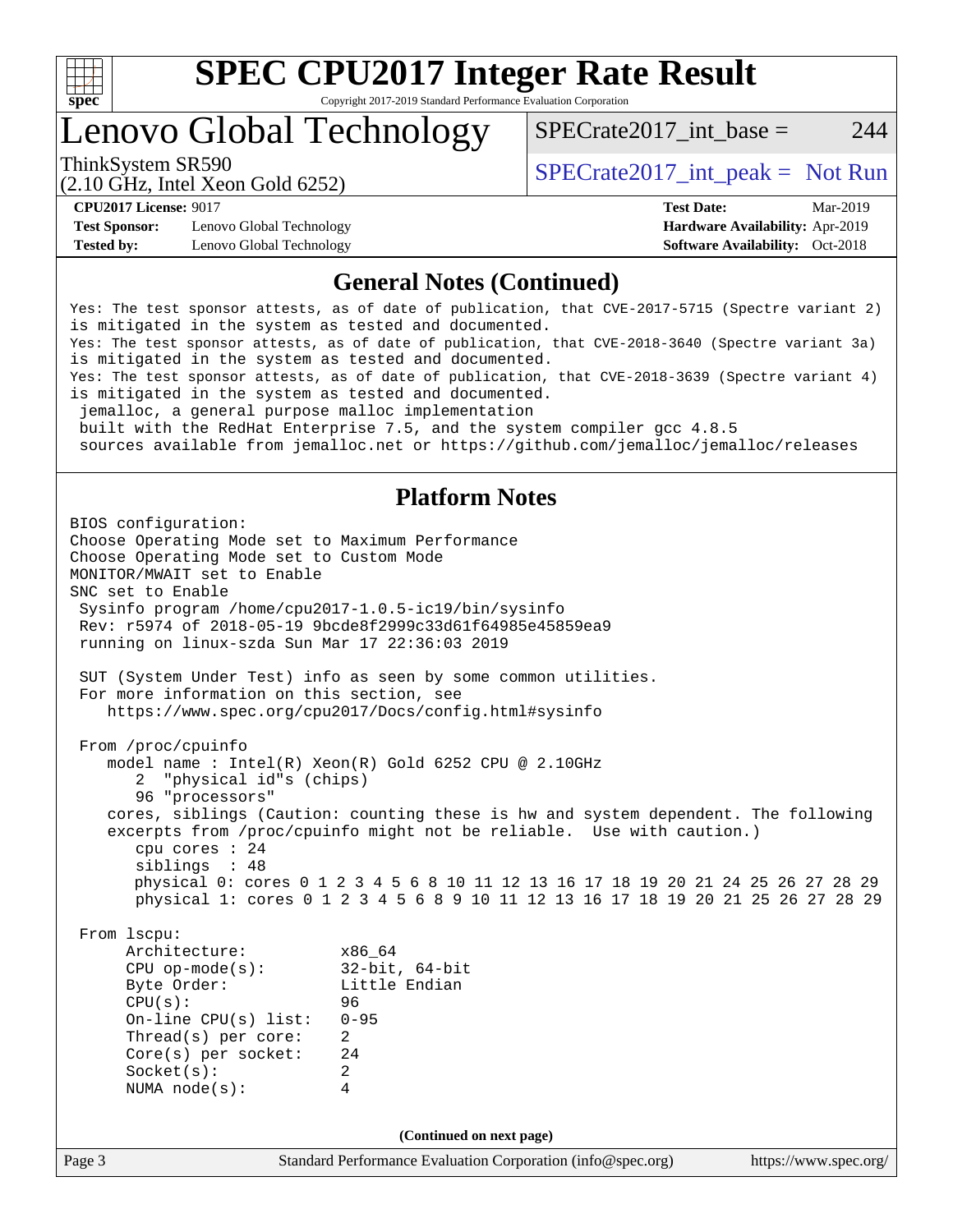

# Lenovo Global Technology

ThinkSystem SR590<br>  $(2.10 \text{ GHz. Intel } X_{\text{QCD}}$  Gold 6252)  $SPECTate2017\_int\_base = 244$ 

(2.10 GHz, Intel Xeon Gold 6252)

**[CPU2017 License:](http://www.spec.org/auto/cpu2017/Docs/result-fields.html#CPU2017License)** 9017 **[Test Date:](http://www.spec.org/auto/cpu2017/Docs/result-fields.html#TestDate)** Mar-2019

**[Test Sponsor:](http://www.spec.org/auto/cpu2017/Docs/result-fields.html#TestSponsor)** Lenovo Global Technology **[Hardware Availability:](http://www.spec.org/auto/cpu2017/Docs/result-fields.html#HardwareAvailability)** Apr-2019 **[Tested by:](http://www.spec.org/auto/cpu2017/Docs/result-fields.html#Testedby)** Lenovo Global Technology **[Software Availability:](http://www.spec.org/auto/cpu2017/Docs/result-fields.html#SoftwareAvailability)** Oct-2018

#### **[Platform Notes \(Continued\)](http://www.spec.org/auto/cpu2017/Docs/result-fields.html#PlatformNotes)**

| Vendor ID:                 | GenuineIntel                                                                                                    |  |  |  |  |
|----------------------------|-----------------------------------------------------------------------------------------------------------------|--|--|--|--|
| CPU family:                | 6                                                                                                               |  |  |  |  |
| Model:                     | 85                                                                                                              |  |  |  |  |
| Model name:                | $Intel(R) Xeon(R) Gold 6252 CPU @ 2.10GHz$                                                                      |  |  |  |  |
| Stepping:                  | 6                                                                                                               |  |  |  |  |
| CPU MHz:                   | 2100.000                                                                                                        |  |  |  |  |
| CPU max MHz:               | 3700.0000                                                                                                       |  |  |  |  |
| CPU min MHz:               | 1000.0000                                                                                                       |  |  |  |  |
| BogoMIPS:                  | 4200.00                                                                                                         |  |  |  |  |
| Virtualization:            | $VT - x$                                                                                                        |  |  |  |  |
| L1d cache:                 | 32K                                                                                                             |  |  |  |  |
| Lli cache:                 | 32K                                                                                                             |  |  |  |  |
| L2 cache:<br>$L3$ cache:   | 1024K<br>36608K                                                                                                 |  |  |  |  |
| NUMA node0 CPU(s):         |                                                                                                                 |  |  |  |  |
| NUMA nodel CPU(s):         | $0-3, 7, 8, 12-14, 18-20, 48-51, 55, 56, 60-62, 66-68$<br>$4-6, 9-11, 15-17, 21-23, 52-54, 57-59, 63-65, 69-71$ |  |  |  |  |
| NUMA $node2$ $CPU(s)$ :    | 24-27, 31-33, 37-39, 43, 44, 72-75, 79-81, 85-87, 91, 92                                                        |  |  |  |  |
| NUMA node3 CPU(s):         | 28-30, 34-36, 40-42, 45-47, 76-78, 82-84, 88-90, 93-95                                                          |  |  |  |  |
| Flaqs:                     | fpu vme de pse tsc msr pae mce cx8 apic sep mtrr pge mca cmov                                                   |  |  |  |  |
|                            | pat pse36 clflush dts acpi mmx fxsr sse sse2 ss ht tm pbe syscall nx pdpelgb rdtscp                             |  |  |  |  |
|                            | lm constant_tsc art arch_perfmon pebs bts rep_good nopl xtopology nonstop_tsc cpuid                             |  |  |  |  |
|                            | aperfmperf pni pclmulqdq dtes64 monitor ds_cpl vmx smx est tm2 ssse3 sdbg fma cx16                              |  |  |  |  |
|                            | xtpr pdcm pcid dca sse4_1 sse4_2 x2apic movbe popcnt tsc_deadline_timer aes xsave                               |  |  |  |  |
|                            | avx f16c rdrand lahf lm abm 3dnowprefetch cpuid fault epb cat 13 cdp 13                                         |  |  |  |  |
|                            | invpcid_single ssbd mba ibrs ibpb stibp tpr_shadow vnmi flexpriority ept vpid                                   |  |  |  |  |
|                            | fsgsbase tsc_adjust bmil hle avx2 smep bmi2 erms invpcid rtm cqm mpx rdt_a avx512f                              |  |  |  |  |
|                            | avx512dq rdseed adx smap clflushopt clwb intel_pt avx512cd avx512bw avx512vl                                    |  |  |  |  |
|                            | xsaveopt xsavec xgetbvl xsaves cqm_llc cqm_occup_llc cqm_mbm_total cqm_mbm_local                                |  |  |  |  |
|                            | dtherm ida arat pln pts pku ospke avx512_vnni flush_lld arch_capabilities                                       |  |  |  |  |
|                            |                                                                                                                 |  |  |  |  |
| /proc/cpuinfo cache data   |                                                                                                                 |  |  |  |  |
| cache size : 36608 KB      |                                                                                                                 |  |  |  |  |
|                            |                                                                                                                 |  |  |  |  |
|                            | From numactl --hardware WARNING: a numactl 'node' might or might not correspond to a                            |  |  |  |  |
| physical chip.             |                                                                                                                 |  |  |  |  |
| $available: 4 nodes (0-3)$ |                                                                                                                 |  |  |  |  |
|                            | node 0 cpus: 0 1 2 3 7 8 12 13 14 18 19 20 48 49 50 51 55 56 60 61 62 66 67 68                                  |  |  |  |  |
| node 0 size: 96068 MB      |                                                                                                                 |  |  |  |  |
| node 0 free: 95386 MB      |                                                                                                                 |  |  |  |  |
|                            | node 1 cpus: 4 5 6 9 10 11 15 16 17 21 22 23 52 53 54 57 58 59 63 64 65 69 70 71                                |  |  |  |  |
| node 1 size: 96753 MB      |                                                                                                                 |  |  |  |  |
| node 1 free: 96442 MB      |                                                                                                                 |  |  |  |  |
|                            | node 2 cpus: 24 25 26 27 31 32 33 37 38 39 43 44 72 73 74 75 79 80 81 85 86 87 91 92                            |  |  |  |  |
| node 2 size: 96753 MB      |                                                                                                                 |  |  |  |  |
| node 2 free: 96481 MB      |                                                                                                                 |  |  |  |  |
|                            | node 3 cpus: 28 29 30 34 35 36 40 41 42 45 46 47 76 77 78 82 83 84 88 89 90 93 94 95                            |  |  |  |  |
| node 3 size: 96721 MB      |                                                                                                                 |  |  |  |  |
| (Continued on next page)   |                                                                                                                 |  |  |  |  |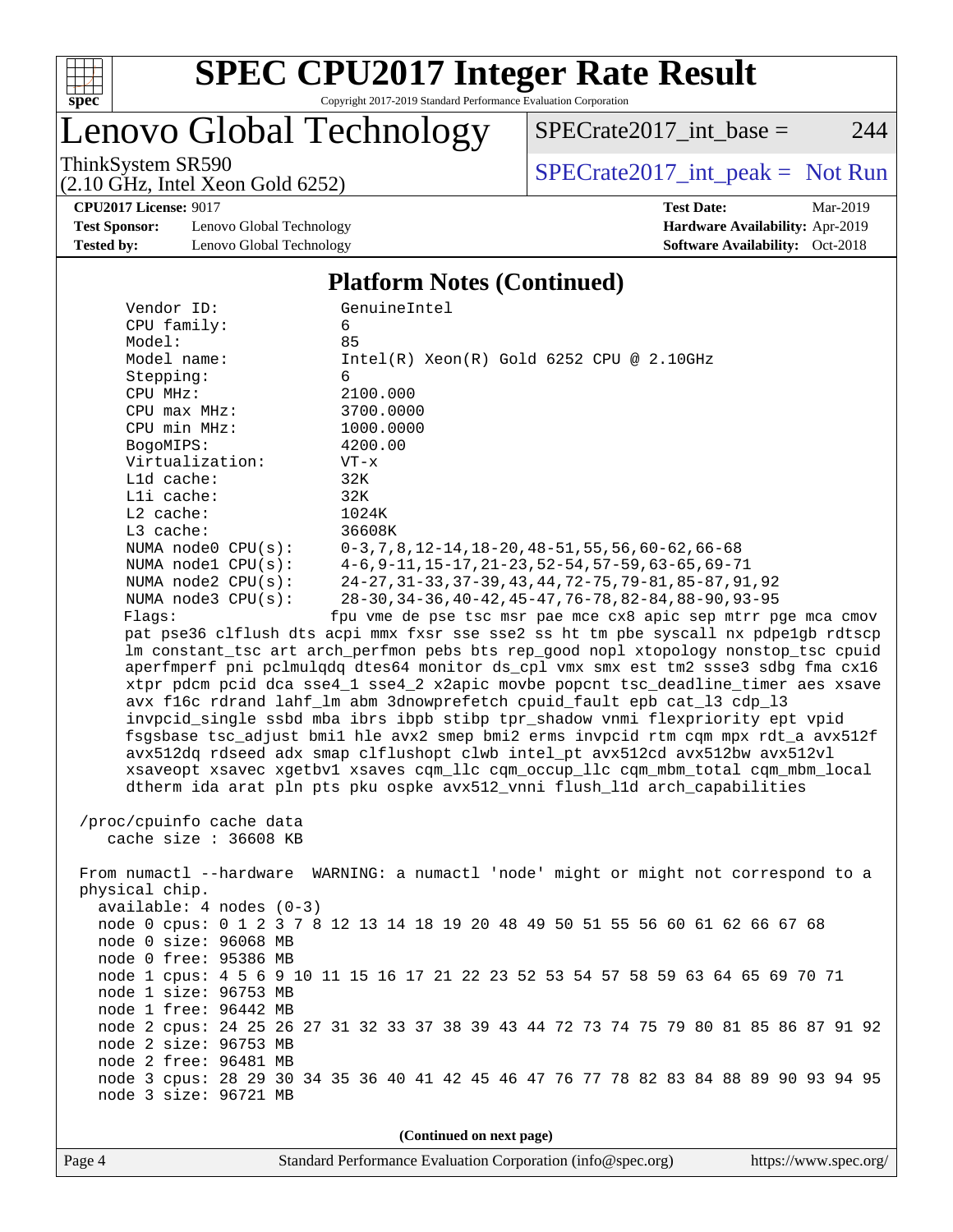

## Lenovo Global Technology

ThinkSystem SR590<br>  $SPECTA = Not Run$ <br>  $SPECTA = Not Run$ 

SPECrate  $2017$  int base = 244

**[Test Sponsor:](http://www.spec.org/auto/cpu2017/Docs/result-fields.html#TestSponsor)** Lenovo Global Technology **[Hardware Availability:](http://www.spec.org/auto/cpu2017/Docs/result-fields.html#HardwareAvailability)** Apr-2019

(2.10 GHz, Intel Xeon Gold 6252)

**[CPU2017 License:](http://www.spec.org/auto/cpu2017/Docs/result-fields.html#CPU2017License)** 9017 **[Test Date:](http://www.spec.org/auto/cpu2017/Docs/result-fields.html#TestDate)** Mar-2019

#### **[Tested by:](http://www.spec.org/auto/cpu2017/Docs/result-fields.html#Testedby)** Lenovo Global Technology **[Software Availability:](http://www.spec.org/auto/cpu2017/Docs/result-fields.html#SoftwareAvailability)** Oct-2018 **[Platform Notes \(Continued\)](http://www.spec.org/auto/cpu2017/Docs/result-fields.html#PlatformNotes)** node 3 free: 96476 MB node distances: node 0 1 2 3 0: 10 11 21 21 1: 11 10 21 21 2: 21 21 10 11 3: 21 21 11 10 From /proc/meminfo MemTotal: 395567524 kB HugePages\_Total: 0 Hugepagesize: 2048 kB From /etc/\*release\* /etc/\*version\* SuSE-release: SUSE Linux Enterprise Server 12 (x86\_64) VERSION = 12 PATCHLEVEL = 4 # This file is deprecated and will be removed in a future service pack or release. # Please check /etc/os-release for details about this release. os-release: NAME="SLES" VERSION="12-SP4"

 VERSION\_ID="12.4" PRETTY\_NAME="SUSE Linux Enterprise Server 12 SP4" ID="sles" ANSI\_COLOR="0;32"

CPE\_NAME="cpe:/o:suse:sles:12:sp4"

 uname -a: Linux linux-szda 4.12.14-94.41-default #1 SMP Wed Oct 31 12:25:04 UTC 2018 (3090901) x86\_64 x86\_64 x86\_64 GNU/Linux

Kernel self-reported vulnerability status:

 CVE-2017-5754 (Meltdown): Not affected CVE-2017-5753 (Spectre variant 1): Mitigation: \_\_user pointer sanitization CVE-2017-5715 (Spectre variant 2): Mitigation: Indirect Branch Restricted Speculation, IBPB, IBRS\_FW run-level 3 Mar 17 22:32 SPEC is set to: /home/cpu2017-1.0.5-ic19 Filesystem Type Size Used Avail Use% Mounted on /dev/sda3 xfs 743G 23G 721G 4% /

Additional information from dmidecode follows. WARNING: Use caution when you interpret

**(Continued on next page)**

| Page 5<br>Standard Performance Evaluation Corporation (info@spec.org)<br>https://www.spec.org/ |
|------------------------------------------------------------------------------------------------|
|------------------------------------------------------------------------------------------------|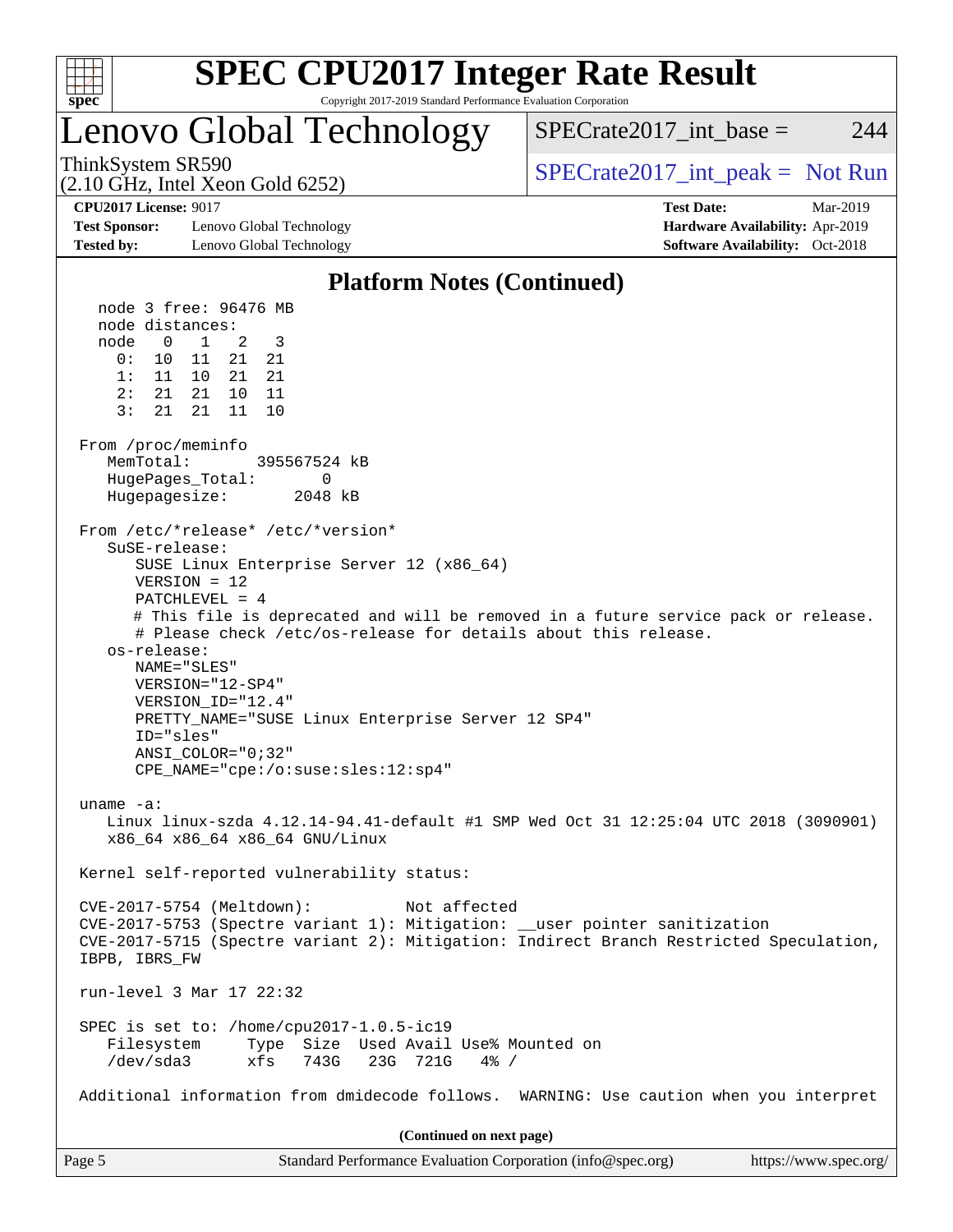

## Lenovo Global Technology

ThinkSystem SR590<br>  $SPECTA = Not Run$ <br>  $SPECTA = Not Run$ 

 $SPECTate2017\_int\_base = 244$ 

(2.10 GHz, Intel Xeon Gold 6252)

**[Test Sponsor:](http://www.spec.org/auto/cpu2017/Docs/result-fields.html#TestSponsor)** Lenovo Global Technology **[Hardware Availability:](http://www.spec.org/auto/cpu2017/Docs/result-fields.html#HardwareAvailability)** Apr-2019 **[Tested by:](http://www.spec.org/auto/cpu2017/Docs/result-fields.html#Testedby)** Lenovo Global Technology **[Software Availability:](http://www.spec.org/auto/cpu2017/Docs/result-fields.html#SoftwareAvailability)** Oct-2018

**[CPU2017 License:](http://www.spec.org/auto/cpu2017/Docs/result-fields.html#CPU2017License)** 9017 **[Test Date:](http://www.spec.org/auto/cpu2017/Docs/result-fields.html#TestDate)** Mar-2019

#### **[Platform Notes \(Continued\)](http://www.spec.org/auto/cpu2017/Docs/result-fields.html#PlatformNotes)**

 this section. The 'dmidecode' program reads system data which is "intended to allow hardware to be accurately determined", but the intent may not be met, as there are frequent changes to hardware, firmware, and the "DMTF SMBIOS" standard. BIOS Lenovo -[TEE135L-2.10]- 01/10/2019 Memory: 4x NO DIMM NO DIMM 12x Samsung M393A4K40CB2-CVF 32 GB 2 rank 2933

(End of data from sysinfo program)

#### **[Compiler Version Notes](http://www.spec.org/auto/cpu2017/Docs/result-fields.html#CompilerVersionNotes)**

```
==============================================================================
 CC 500.perlbench_r(base) 502.\text{gcc}_r(\text{base}) 505.mcf_r(base) 525.x264_r(\text{base}) 557.xz_r(base)
 ------------------------------------------------------------------------------
Intel(R) C Intel(R) 64 Compiler for applications running on Intel(R) 64,
   Version 19.0.0.117 Build 20180804
Copyright (C) 1985-2018 Intel Corporation. All rights reserved.
           ------------------------------------------------------------------------------
==============================================================================
  CXXC 520.omnetpp_r(base) 523.xalancbmk_r(base) 531.deepsjeng_r(base)
       541.leela_r(base)
                                 ------------------------------------------------------------------------------
Intel(R) C++ Intel(R) 64 Compiler for applications running on Intel(R) 64,
   Version 19.0.0.117 Build 20180804
Copyright (C) 1985-2018 Intel Corporation. All rights reserved.
                ------------------------------------------------------------------------------
==============================================================================
  FC 548.exchange2_r(base) 
------------------------------------------------------------------------------
Intel(R) Fortran Intel(R) 64 Compiler for applications running on Intel(R)
   64, Version 19.0.0.117 Build 20180804
Copyright (C) 1985-2018 Intel Corporation. All rights reserved.
------------------------------------------------------------------------------
```
### **[Base Compiler Invocation](http://www.spec.org/auto/cpu2017/Docs/result-fields.html#BaseCompilerInvocation)**

[C benchmarks](http://www.spec.org/auto/cpu2017/Docs/result-fields.html#Cbenchmarks): [icc -m64 -std=c11](http://www.spec.org/cpu2017/results/res2019q2/cpu2017-20190319-11471.flags.html#user_CCbase_intel_icc_64bit_c11_33ee0cdaae7deeeab2a9725423ba97205ce30f63b9926c2519791662299b76a0318f32ddfffdc46587804de3178b4f9328c46fa7c2b0cd779d7a61945c91cd35)

[C++ benchmarks:](http://www.spec.org/auto/cpu2017/Docs/result-fields.html#CXXbenchmarks) [icpc -m64](http://www.spec.org/cpu2017/results/res2019q2/cpu2017-20190319-11471.flags.html#user_CXXbase_intel_icpc_64bit_4ecb2543ae3f1412ef961e0650ca070fec7b7afdcd6ed48761b84423119d1bf6bdf5cad15b44d48e7256388bc77273b966e5eb805aefd121eb22e9299b2ec9d9)

**(Continued on next page)**

Page 6 Standard Performance Evaluation Corporation [\(info@spec.org\)](mailto:info@spec.org) <https://www.spec.org/>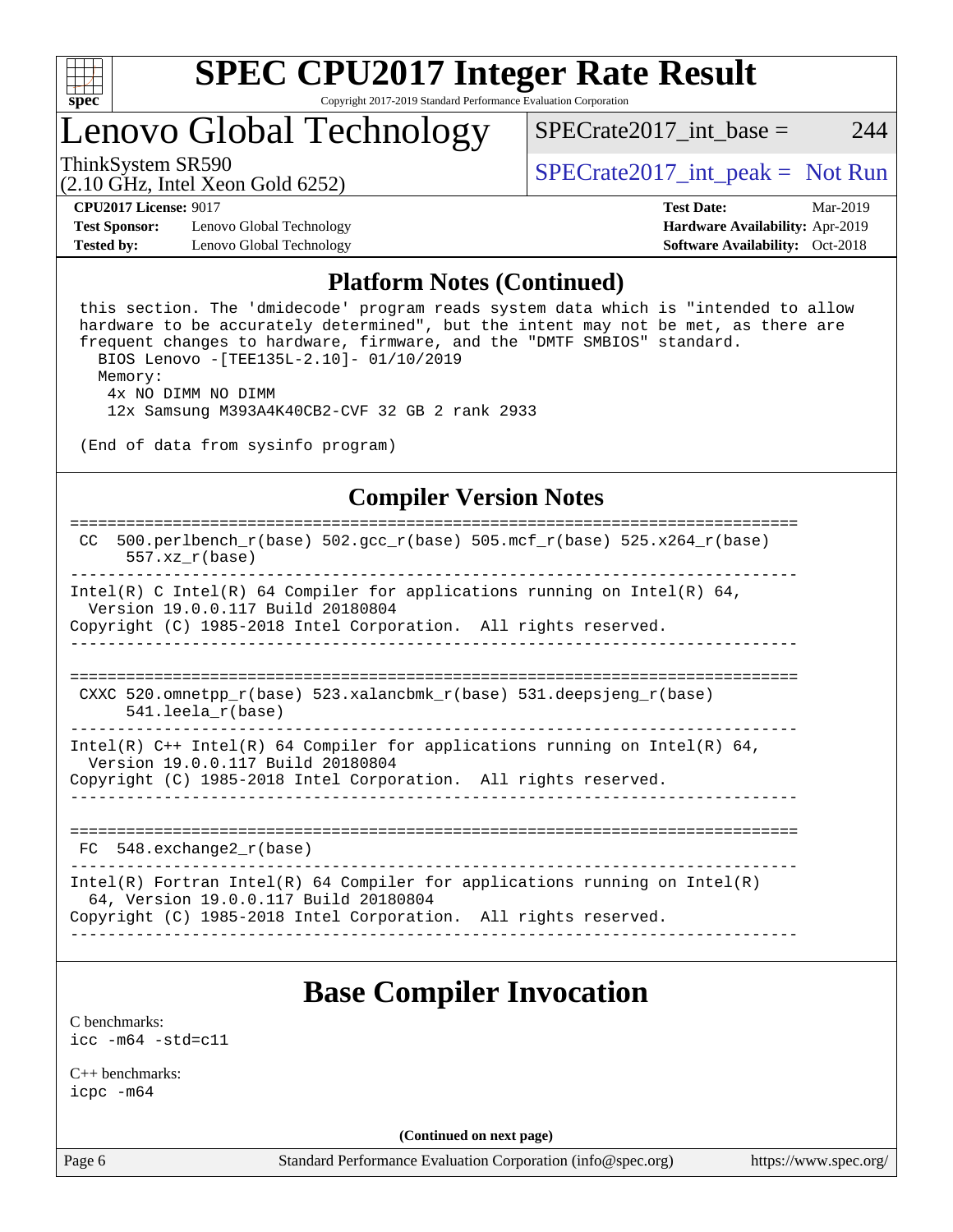

### Lenovo Global Technology

 $SPECTate2017\_int\_base = 244$ 

(2.10 GHz, Intel Xeon Gold 6252)

ThinkSystem SR590<br>  $SPECTA = Not Run$ <br>  $SPECTA = Not Run$ 

**[Test Sponsor:](http://www.spec.org/auto/cpu2017/Docs/result-fields.html#TestSponsor)** Lenovo Global Technology **[Hardware Availability:](http://www.spec.org/auto/cpu2017/Docs/result-fields.html#HardwareAvailability)** Apr-2019 **[Tested by:](http://www.spec.org/auto/cpu2017/Docs/result-fields.html#Testedby)** Lenovo Global Technology **[Software Availability:](http://www.spec.org/auto/cpu2017/Docs/result-fields.html#SoftwareAvailability)** Oct-2018

**[CPU2017 License:](http://www.spec.org/auto/cpu2017/Docs/result-fields.html#CPU2017License)** 9017 **[Test Date:](http://www.spec.org/auto/cpu2017/Docs/result-fields.html#TestDate)** Mar-2019

### **[Base Compiler Invocation \(Continued\)](http://www.spec.org/auto/cpu2017/Docs/result-fields.html#BaseCompilerInvocation)**

[Fortran benchmarks](http://www.spec.org/auto/cpu2017/Docs/result-fields.html#Fortranbenchmarks): [ifort -m64](http://www.spec.org/cpu2017/results/res2019q2/cpu2017-20190319-11471.flags.html#user_FCbase_intel_ifort_64bit_24f2bb282fbaeffd6157abe4f878425411749daecae9a33200eee2bee2fe76f3b89351d69a8130dd5949958ce389cf37ff59a95e7a40d588e8d3a57e0c3fd751)

### **[Base Portability Flags](http://www.spec.org/auto/cpu2017/Docs/result-fields.html#BasePortabilityFlags)**

 500.perlbench\_r: [-DSPEC\\_LP64](http://www.spec.org/cpu2017/results/res2019q2/cpu2017-20190319-11471.flags.html#b500.perlbench_r_basePORTABILITY_DSPEC_LP64) [-DSPEC\\_LINUX\\_X64](http://www.spec.org/cpu2017/results/res2019q2/cpu2017-20190319-11471.flags.html#b500.perlbench_r_baseCPORTABILITY_DSPEC_LINUX_X64) 502.gcc\_r: [-DSPEC\\_LP64](http://www.spec.org/cpu2017/results/res2019q2/cpu2017-20190319-11471.flags.html#suite_basePORTABILITY502_gcc_r_DSPEC_LP64) 505.mcf\_r: [-DSPEC\\_LP64](http://www.spec.org/cpu2017/results/res2019q2/cpu2017-20190319-11471.flags.html#suite_basePORTABILITY505_mcf_r_DSPEC_LP64) 520.omnetpp\_r: [-DSPEC\\_LP64](http://www.spec.org/cpu2017/results/res2019q2/cpu2017-20190319-11471.flags.html#suite_basePORTABILITY520_omnetpp_r_DSPEC_LP64) 523.xalancbmk\_r: [-DSPEC\\_LP64](http://www.spec.org/cpu2017/results/res2019q2/cpu2017-20190319-11471.flags.html#suite_basePORTABILITY523_xalancbmk_r_DSPEC_LP64) [-DSPEC\\_LINUX](http://www.spec.org/cpu2017/results/res2019q2/cpu2017-20190319-11471.flags.html#b523.xalancbmk_r_baseCXXPORTABILITY_DSPEC_LINUX) 525.x264\_r: [-DSPEC\\_LP64](http://www.spec.org/cpu2017/results/res2019q2/cpu2017-20190319-11471.flags.html#suite_basePORTABILITY525_x264_r_DSPEC_LP64) 531.deepsjeng\_r: [-DSPEC\\_LP64](http://www.spec.org/cpu2017/results/res2019q2/cpu2017-20190319-11471.flags.html#suite_basePORTABILITY531_deepsjeng_r_DSPEC_LP64) 541.leela\_r: [-DSPEC\\_LP64](http://www.spec.org/cpu2017/results/res2019q2/cpu2017-20190319-11471.flags.html#suite_basePORTABILITY541_leela_r_DSPEC_LP64) 548.exchange2\_r: [-DSPEC\\_LP64](http://www.spec.org/cpu2017/results/res2019q2/cpu2017-20190319-11471.flags.html#suite_basePORTABILITY548_exchange2_r_DSPEC_LP64) 557.xz\_r: [-DSPEC\\_LP64](http://www.spec.org/cpu2017/results/res2019q2/cpu2017-20190319-11471.flags.html#suite_basePORTABILITY557_xz_r_DSPEC_LP64)

### **[Base Optimization Flags](http://www.spec.org/auto/cpu2017/Docs/result-fields.html#BaseOptimizationFlags)**

#### [C benchmarks](http://www.spec.org/auto/cpu2017/Docs/result-fields.html#Cbenchmarks):

[-Wl,-z,muldefs](http://www.spec.org/cpu2017/results/res2019q2/cpu2017-20190319-11471.flags.html#user_CCbase_link_force_multiple1_b4cbdb97b34bdee9ceefcfe54f4c8ea74255f0b02a4b23e853cdb0e18eb4525ac79b5a88067c842dd0ee6996c24547a27a4b99331201badda8798ef8a743f577) [-xCORE-AVX512](http://www.spec.org/cpu2017/results/res2019q2/cpu2017-20190319-11471.flags.html#user_CCbase_f-xCORE-AVX512) [-ipo](http://www.spec.org/cpu2017/results/res2019q2/cpu2017-20190319-11471.flags.html#user_CCbase_f-ipo) [-O3](http://www.spec.org/cpu2017/results/res2019q2/cpu2017-20190319-11471.flags.html#user_CCbase_f-O3) [-no-prec-div](http://www.spec.org/cpu2017/results/res2019q2/cpu2017-20190319-11471.flags.html#user_CCbase_f-no-prec-div) [-qopt-mem-layout-trans=3](http://www.spec.org/cpu2017/results/res2019q2/cpu2017-20190319-11471.flags.html#user_CCbase_f-qopt-mem-layout-trans_de80db37974c74b1f0e20d883f0b675c88c3b01e9d123adea9b28688d64333345fb62bc4a798493513fdb68f60282f9a726aa07f478b2f7113531aecce732043) [-L/usr/local/je5.0.1-64/lib](http://www.spec.org/cpu2017/results/res2019q2/cpu2017-20190319-11471.flags.html#user_CCbase_jemalloc_link_path64_4b10a636b7bce113509b17f3bd0d6226c5fb2346b9178c2d0232c14f04ab830f976640479e5c33dc2bcbbdad86ecfb6634cbbd4418746f06f368b512fced5394) [-ljemalloc](http://www.spec.org/cpu2017/results/res2019q2/cpu2017-20190319-11471.flags.html#user_CCbase_jemalloc_link_lib_d1249b907c500fa1c0672f44f562e3d0f79738ae9e3c4a9c376d49f265a04b9c99b167ecedbf6711b3085be911c67ff61f150a17b3472be731631ba4d0471706)

[C++ benchmarks:](http://www.spec.org/auto/cpu2017/Docs/result-fields.html#CXXbenchmarks)

[-Wl,-z,muldefs](http://www.spec.org/cpu2017/results/res2019q2/cpu2017-20190319-11471.flags.html#user_CXXbase_link_force_multiple1_b4cbdb97b34bdee9ceefcfe54f4c8ea74255f0b02a4b23e853cdb0e18eb4525ac79b5a88067c842dd0ee6996c24547a27a4b99331201badda8798ef8a743f577) [-xCORE-AVX512](http://www.spec.org/cpu2017/results/res2019q2/cpu2017-20190319-11471.flags.html#user_CXXbase_f-xCORE-AVX512) [-ipo](http://www.spec.org/cpu2017/results/res2019q2/cpu2017-20190319-11471.flags.html#user_CXXbase_f-ipo) [-O3](http://www.spec.org/cpu2017/results/res2019q2/cpu2017-20190319-11471.flags.html#user_CXXbase_f-O3) [-no-prec-div](http://www.spec.org/cpu2017/results/res2019q2/cpu2017-20190319-11471.flags.html#user_CXXbase_f-no-prec-div) [-qopt-mem-layout-trans=3](http://www.spec.org/cpu2017/results/res2019q2/cpu2017-20190319-11471.flags.html#user_CXXbase_f-qopt-mem-layout-trans_de80db37974c74b1f0e20d883f0b675c88c3b01e9d123adea9b28688d64333345fb62bc4a798493513fdb68f60282f9a726aa07f478b2f7113531aecce732043) [-L/usr/local/je5.0.1-64/lib](http://www.spec.org/cpu2017/results/res2019q2/cpu2017-20190319-11471.flags.html#user_CXXbase_jemalloc_link_path64_4b10a636b7bce113509b17f3bd0d6226c5fb2346b9178c2d0232c14f04ab830f976640479e5c33dc2bcbbdad86ecfb6634cbbd4418746f06f368b512fced5394) [-ljemalloc](http://www.spec.org/cpu2017/results/res2019q2/cpu2017-20190319-11471.flags.html#user_CXXbase_jemalloc_link_lib_d1249b907c500fa1c0672f44f562e3d0f79738ae9e3c4a9c376d49f265a04b9c99b167ecedbf6711b3085be911c67ff61f150a17b3472be731631ba4d0471706)

[Fortran benchmarks](http://www.spec.org/auto/cpu2017/Docs/result-fields.html#Fortranbenchmarks):

[-Wl,-z,muldefs](http://www.spec.org/cpu2017/results/res2019q2/cpu2017-20190319-11471.flags.html#user_FCbase_link_force_multiple1_b4cbdb97b34bdee9ceefcfe54f4c8ea74255f0b02a4b23e853cdb0e18eb4525ac79b5a88067c842dd0ee6996c24547a27a4b99331201badda8798ef8a743f577) [-xCORE-AVX512](http://www.spec.org/cpu2017/results/res2019q2/cpu2017-20190319-11471.flags.html#user_FCbase_f-xCORE-AVX512) [-ipo](http://www.spec.org/cpu2017/results/res2019q2/cpu2017-20190319-11471.flags.html#user_FCbase_f-ipo) [-O3](http://www.spec.org/cpu2017/results/res2019q2/cpu2017-20190319-11471.flags.html#user_FCbase_f-O3) [-no-prec-div](http://www.spec.org/cpu2017/results/res2019q2/cpu2017-20190319-11471.flags.html#user_FCbase_f-no-prec-div) [-qopt-mem-layout-trans=3](http://www.spec.org/cpu2017/results/res2019q2/cpu2017-20190319-11471.flags.html#user_FCbase_f-qopt-mem-layout-trans_de80db37974c74b1f0e20d883f0b675c88c3b01e9d123adea9b28688d64333345fb62bc4a798493513fdb68f60282f9a726aa07f478b2f7113531aecce732043) [-nostandard-realloc-lhs](http://www.spec.org/cpu2017/results/res2019q2/cpu2017-20190319-11471.flags.html#user_FCbase_f_2003_std_realloc_82b4557e90729c0f113870c07e44d33d6f5a304b4f63d4c15d2d0f1fab99f5daaed73bdb9275d9ae411527f28b936061aa8b9c8f2d63842963b95c9dd6426b8a) [-align array32byte](http://www.spec.org/cpu2017/results/res2019q2/cpu2017-20190319-11471.flags.html#user_FCbase_align_array32byte_b982fe038af199962ba9a80c053b8342c548c85b40b8e86eb3cc33dee0d7986a4af373ac2d51c3f7cf710a18d62fdce2948f201cd044323541f22fc0fffc51b6) [-L/usr/local/je5.0.1-64/lib](http://www.spec.org/cpu2017/results/res2019q2/cpu2017-20190319-11471.flags.html#user_FCbase_jemalloc_link_path64_4b10a636b7bce113509b17f3bd0d6226c5fb2346b9178c2d0232c14f04ab830f976640479e5c33dc2bcbbdad86ecfb6634cbbd4418746f06f368b512fced5394) [-ljemalloc](http://www.spec.org/cpu2017/results/res2019q2/cpu2017-20190319-11471.flags.html#user_FCbase_jemalloc_link_lib_d1249b907c500fa1c0672f44f562e3d0f79738ae9e3c4a9c376d49f265a04b9c99b167ecedbf6711b3085be911c67ff61f150a17b3472be731631ba4d0471706)

The flags files that were used to format this result can be browsed at

<http://www.spec.org/cpu2017/flags/Intel-ic19.0-official-linux64.2019-01-15.html> <http://www.spec.org/cpu2017/flags/Lenovo-Platform-SPECcpu2017-Flags-V1.2-CLX-A.2019-04-02.html>

You can also download the XML flags sources by saving the following links:

<http://www.spec.org/cpu2017/flags/Intel-ic19.0-official-linux64.2019-01-15.xml> <http://www.spec.org/cpu2017/flags/Lenovo-Platform-SPECcpu2017-Flags-V1.2-CLX-A.2019-04-02.xml>